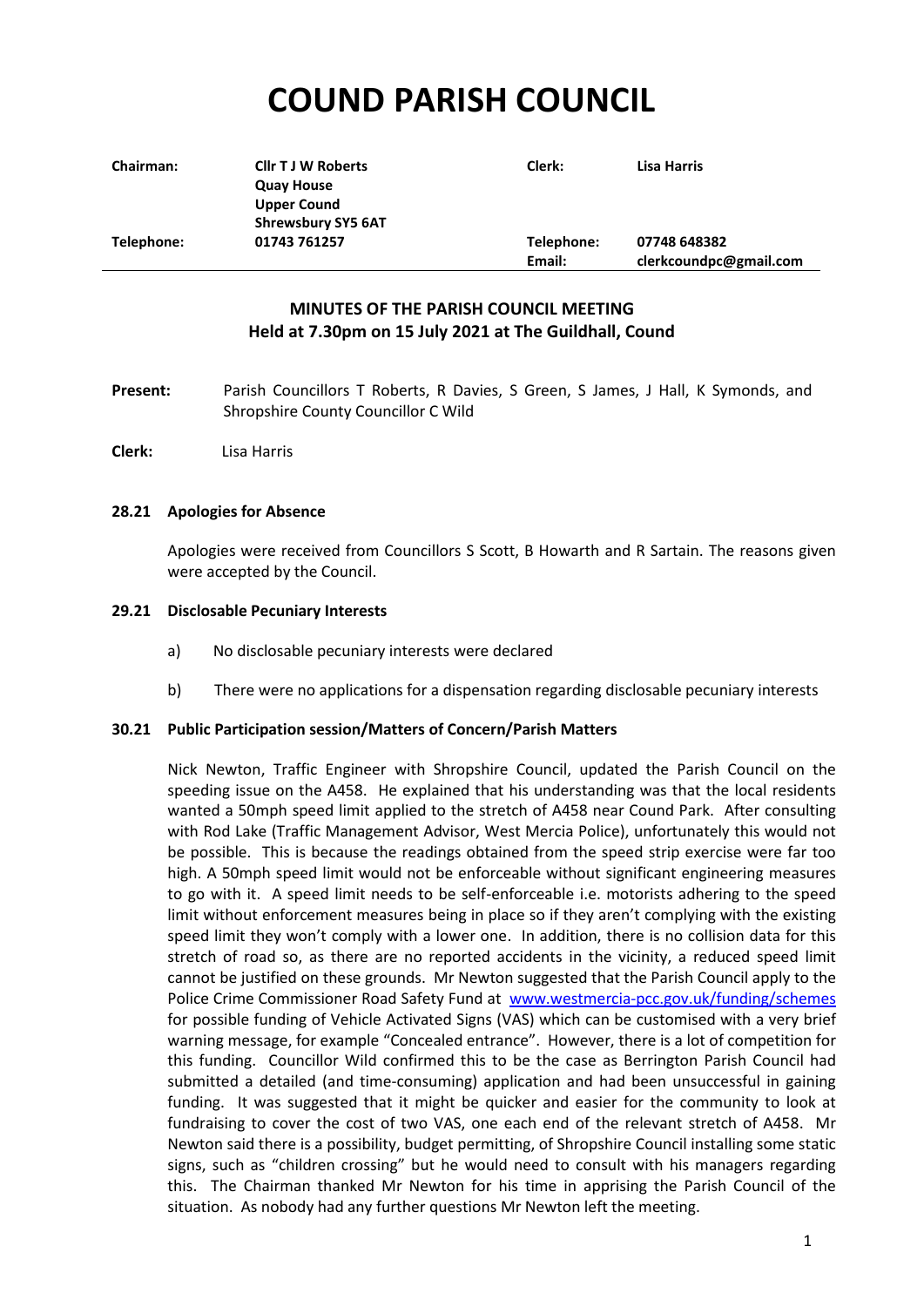## **31.21 To approve the minutes of the Parish Council Meeting held on 20 May 2021**

The minutes of the previous meeting had been circulated.

**It was proposed** by Councillor Hall and seconded by Councillor Symonds and

#### **resolved (without opposition)**

that the minutes of the Parish Council Meeting held on 20 May 2021 be accepted as a true record. The minutes were signed accordingly.

#### **32.21 Matters arising from the minutes of the Parish Council Meeting of 20 May 2021**

a) Cound Arbour Bridge – site visit with Gurnek Singh (Engineering Services & Bridges Manager, Shropshire Council) took place on 9 June and there was a good turnout of residents. Mr Singh has sent through his notes from the meeting detailing the suggestions and ideas that had been mooted regarding signage and kerbing, together with drawings of the proposed works.

**ACTION:** Clerk to send out the information from Mr Singh to interested parties requesting responses by mid-August.

- b) A Certificate of Commendation from the Parish Council had been presented to a young parishioner for his litter-picking efforts in the village. Councillor Roberts had made the presentation and a photograph had appeared in the latest issue of Village Life.
- c) Update on ownership of the area around the footbridge on Church Lane Councillor Howarth had sent an interim report on his research to date. He will continue to investigate. Councillor Symonds has unearthed some interesting information on the area which will be shared with Councillor Howarth.

**ACTION:** Councillor Symonds to liaise with Councillor Howarth to provide a further update at the next meeting as its own agenda item.

d) Countryfile/Woodland Trust free tree scheme. Stephen Crack had requested that the Parish Council apply for trees under this scheme but there had been insufficient time to discuss at May's meeting. After fully debating this matter, the conclusion was that the Parish Council does not own any land suitable for tree planting and has no jurisdiction on what others do on their private land.

**ACTION:** Clerk to reply to Mr Crack with the Parish Council's response.

e) Fullway Ford depth gauge – Nicola Moscrop had emailed the Council regarding this issue outside her property. Again, due to time constraints this could not be discussed at May's meeting. The Parish Council agreed that reinstating the depth gauge would be helpful.

**ACTION:** Clerk to report the missing depth gauge to Shropshire Council requesting for it to be reinstated.

#### **33.21 BT Payphone Removal Consultation**

Earlier in year the Clerk had submitted a holding response to Shropshire Council reconfirming the Parish Council's objections as stated in the last consultation (2016). However, the Parish Council now feels that the kiosk would be better used to house an additional defibrillator to serve the relatively densely populated area around the Upper Cound T Junction.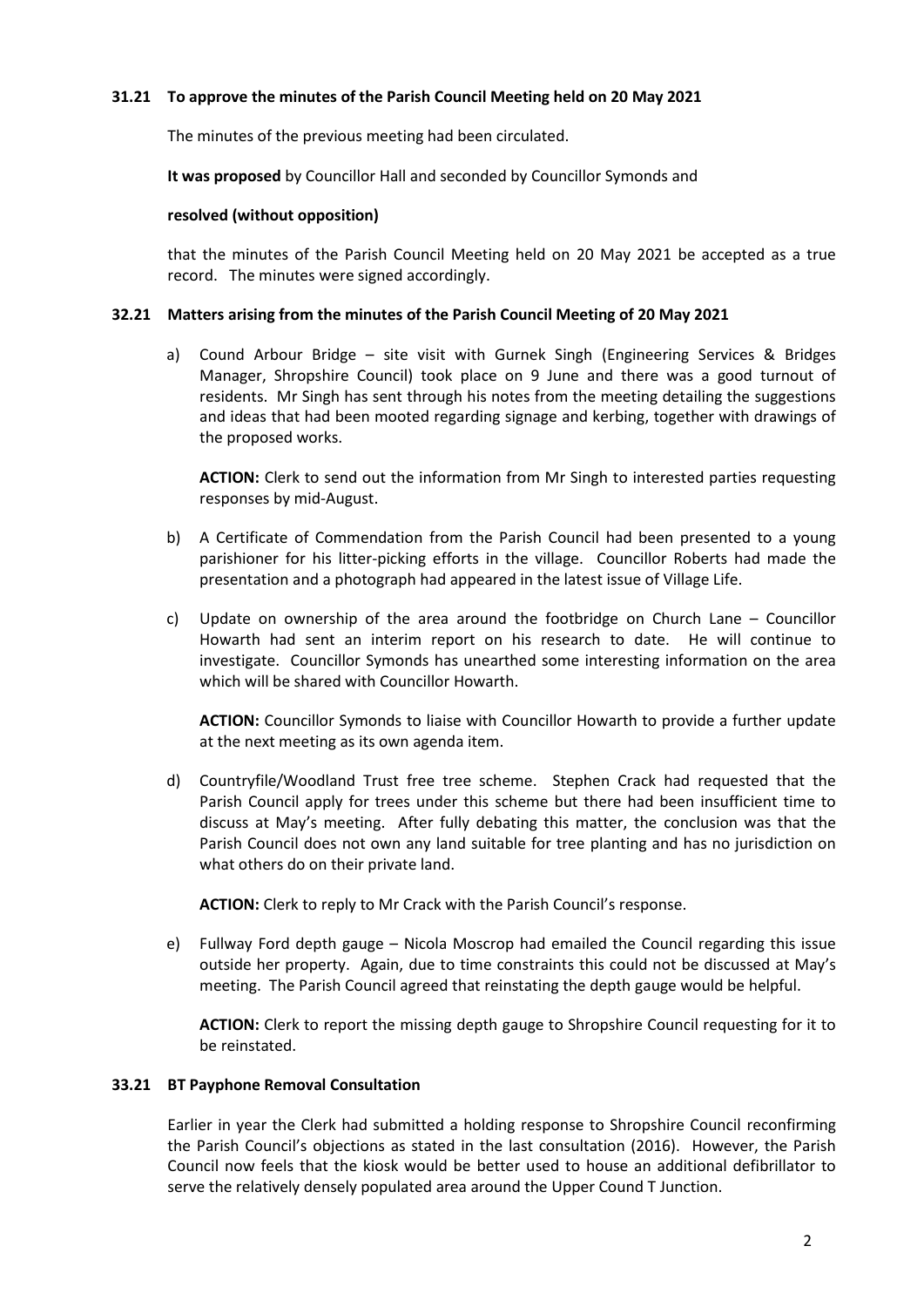**ACTION:** Clerk to respond to consultation stating that the Parish Council would like to keep the telephone box whilst they investigate the feasibility of using the kiosk to house a defibrillator.

## **34.21 To appoint additional bank signatories**

Due to the retirement of Linda Clutterbuck and Mervyn Smith, the only current bank signatories are Councillors Roberts, Scott and Hall.

**It was proposed** by Councillor Roberts and seconded by Councillor Hall and

# **resolved (without opposition)**

that Councillors James and Symonds become bank signatories.

**ACTION:** Councillor Roberts to liaise with Lloyds Bank to add new signatories (and remove outdated ones).

# **35.21 To consider the addition of a defibrillator for Cound Park**

The residents of Cound Park are prepared to buy and install a defibrillator for use in that area but would like it included with the other two existing machines in Cound for monitoring and ongoing maintenance purposes. Once it is confirmed if Cound Park will be installing a defibrillator, the Parish Council will decide whether or not to accept the machine into the monitoring/maintenance scheme with the other defibrillators.

# **36.21 To discuss Cound Cricket Club parking**

When events take place at Cound Cricket Club, cars are parked on both sides of the road which would prevent access to emergency vehicles if they were needed. Previously there had been an arrangement with David Waller to use his field for parking but this no longer had happened. Councillor Davies had spoken to a committee member of the Cricket Club who had agreed to raise the matter at their next meeting. The Chairman said that all that the Parish Council could do in this situation was to write to the Cricket Club advising that they been informed of the problem by a number of concerned residents, and could they please resolve it.

**ACTION:** Clerk to write to Cound Cricket Club.

# **37.21 To consider the use of email to discuss Parish Council matters**

Councillor James had prepared a document to remind Councillors of emailing etiquette in relation to such things as data protection and freedom of information. It was discussed whether it would be more professional for each councillor to have a dedicated domain associated email address and it was agreed that the Clerk would investigate the cost of doing this.

**ACTION:** Clerk to research the cost of having individual email addresses of[f www.cound.org.uk](http://www.cound.org.uk/)

## **38.21 To receive report from Shropshire Councillor**

Councillor Wild presented her report:

• Highways Budget – Full Council had met that day and had agreed an increase of £8m to the highways budget for the remainder of this financial year. The plan is to take a paper to Cabinet in September asking to borrow in excess of £60m over four years to fix the roads properly. The budget for bridge maintenance in the whole of Shropshire is only £300k. Councillor Wild has emailed the Chief Executive as that amount could be spent in the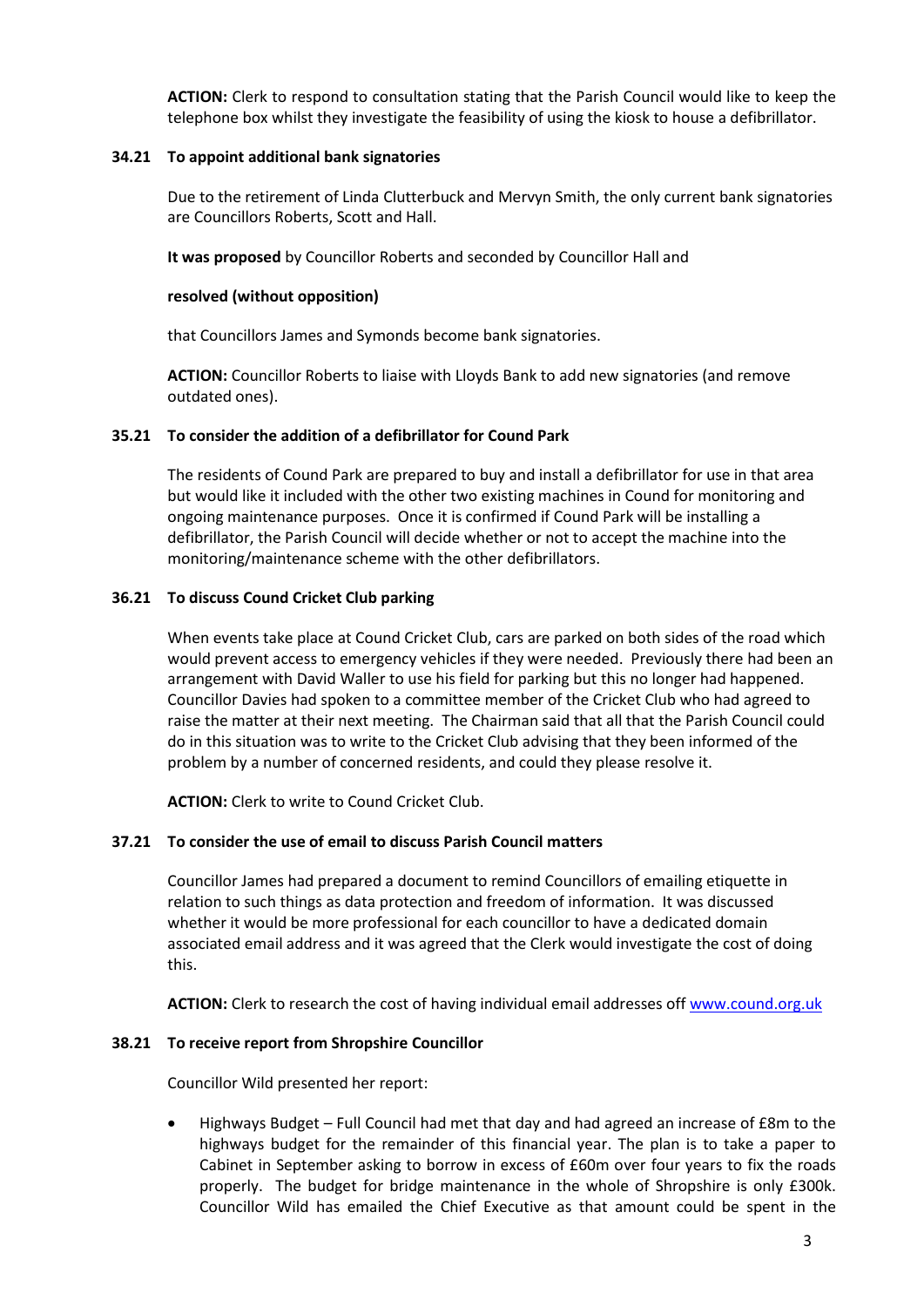Severn Valley Ward alone.

• Parliamentary Boundary Review – To reassure people, Cound Parish will still exist and will remain in Severn Valley and under Shropshire Council. The only thing changing will be the parliamentary boundary where Severn Valley Ward will be removed from Shrewsbury and Atcham and put into South Shropshire instead. The aim of the boundary changes is to even up the constituency numbers of each MP.

Councillor Wild left the meeting after giving her report.

## **39.21 To receive the defibrillator audit check for the period**

Councillor Roberts had performed the audit checks for the period up to 11 July 2021. Both defibrillators require new batteries at a cost of £170 (+ VAT) each.

**It was proposed** by Councillor Roberts and seconded by Councillor Symonds and

# **resolved (without opposition)**

that the batteries be replaced as soon as possible.

**ACTION:** Councillor Roberts to order two replacement batteries.

# **40.21 To receive Clerk's Report**

The Clerk's Report had been circulated in advance of the meeting and was therefore not read out. There was nothing further to report.

## **41.21 Guildhall Matters**

The Chairman read out a report submitted by Councillor Sartain in advance of the meeting. It covered:

- The windows and doors have been replaced with many thanks to Geraint Rees for all his work in both successfully applying for grants and supervising the installation. There are a couple of remedial works to complete such as the electrics for the top windows. Further projects include finishing off the kitchen with a fire door and shutters over the serving counter.
- The Riverside Inn has hired the building a number of times recently for their recruitment and training.
- Increasingly there is a demand for a broadband facility in the Guildhall.
- There are currently two parish councillors who act as trustees for the Guildhall but there is a requirement for a third to join Councillors Roberts and Sartain. The candidates are Councillor James and Councillor Howarth. There are two further vacancies coming up at the Guildhall AGM.

The Chairman advised that the Council should vote on which of the two candidates should become a trustee so Councillor James was asked to leave the room while the vote took place. An email was read out from Councillor Howarth saying that he volunteered in the belief that it was a vacant position, and that he was being helpful. However, in light of it actually being a contested position he was happy to withdraw. A show of hands from the councillors present voted unanimously agreeing the appointment of Councillor James to become the third parish councillor acting as a Guildhall Trustee. It would be suggested to Councillor Howarth that he considers becoming a trustee as a representative of Cound Park.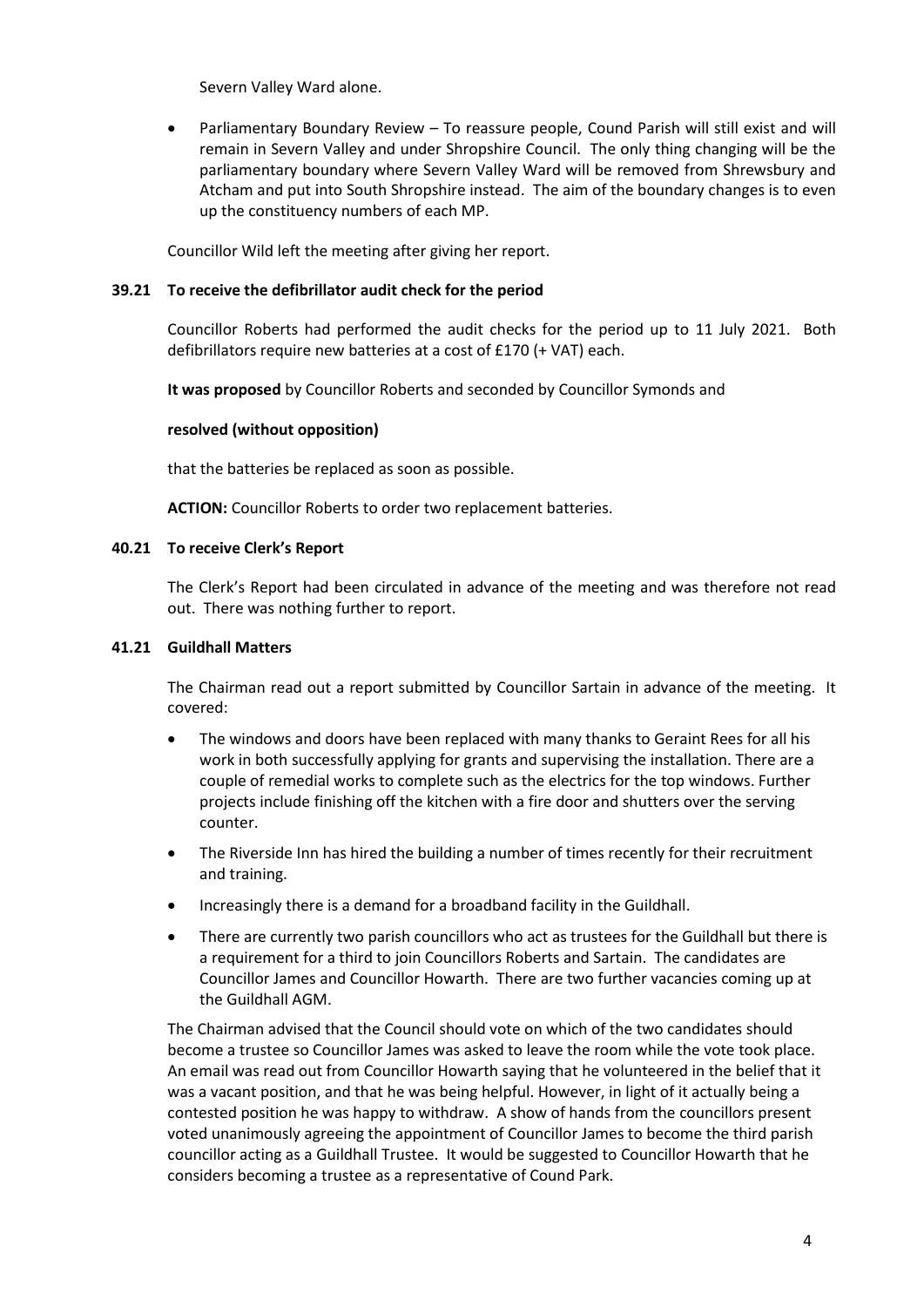#### **42.21 Current Year Financial matters**

#### **a) Payments**

#### **Authorised payments for June and July 2021 from Treasurer's Account**

| Date       | Payee         | <b>Description</b>         | Amount     |
|------------|---------------|----------------------------|------------|
| 15/07/2021 | Miss L Harris | Clerk's expenses June/July | 70.59<br>£ |
| 15/07/2021 | Miss L Harris | Clerk's Salary June/July   | £ 354.60   |
| 15/07/2021 | <b>HMRC</b>   | PAYE on Clerk's salary     | £<br>88.60 |
| 15/07/2021 | <b>SALC</b>   | Affiliation Fees 2021/22   | £ 227.17   |
|            |               | TOTAL                      | £ 740.96   |

**It was proposed** by Councillor Roberts and seconded by Councillor Hall and

#### **resolved (without opposition)**

that the above accounts be approved for payment.

## **b) Bank reconciliation to 11 July 2021**

The bank was reconciled at £9,656.70, being the online banking balances on the date the meeting Agenda was prepared. The bank reconciliation was agreed and signed by Councillor Symonds.

## **43.21 Planning**

#### **1. Decisions to note:**

## **a) Ref: 21/01740/FUL**

Address: Tree Tops 2 Briars Court Upper Cound Shrewsbury Shropshire SY5 6AG

Description: Erection of a single storey rear extension following demolition of existing conservatory

Validated: 06 Apr 2021

Status: Granted

## **b) Ref: 21/01430/FUL**

Address: The Riverside Inn Cound Shrewsbury Shropshire SY5 6AF

Description: Demolition of existing brick retaining wall and replacement with timber post retaining structure; creation of paved seating areas; construction of external fire; installation of wooden posts and festoon lights; landscaping scheme.

Validated: 25 Mar 2021

Status: Granted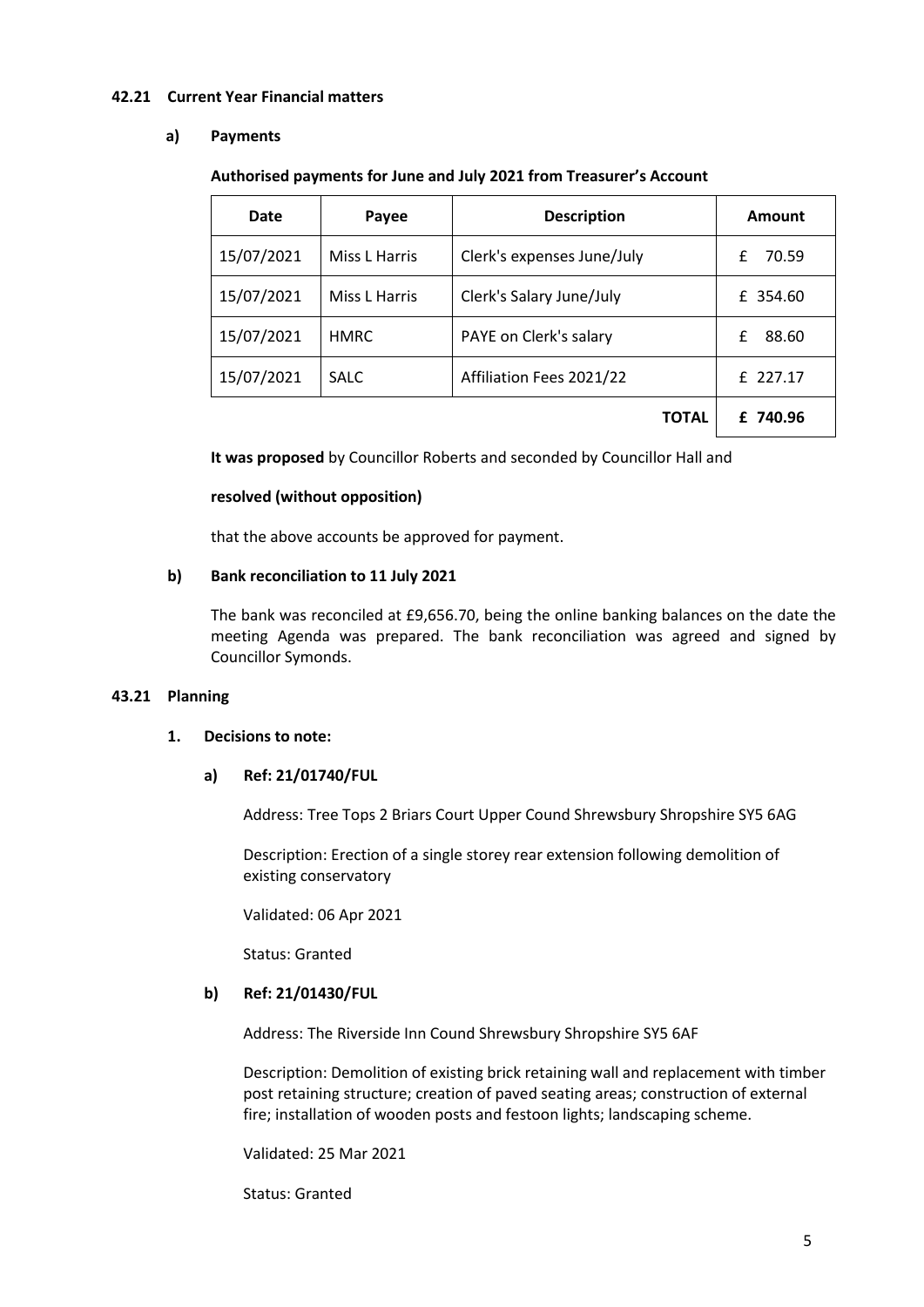# **c) Ref: 21/01247/ADV**

Address: The Riverside Inn Cound Shrewsbury Shropshire SY5 6AF

Description: Erect and display 1No. externally illuminated painted building sign, 4No. non illuminated painted building signs, 2No. non illuminated building mounted entrance signs, 2No. non illuminated chalkboard signs, 1No. externally illuminated totem sign, 3No. externally illuminated roadside post signs, 1No. non illuminated building mounted sign and 1No. non illuminated wooden directional post sign

Validated: 11 Mar 2021

Status: Granted

# **d) Ref: 21/02807/TPO**

Address: The Riverside Inn Cound Shrewsbury Shropshire SY5 6AF

Description: To crown lift (car park side) 3.5m 1no Weeping Willow (T1), crown lift 4/4.5m 1no Silver Birch (T3) and crown lift 0.5m 1no Weeping Birch (T5) protected by Shrewsbury and Atcham Borough Council (Land at and Adjacent to the Riverside Inn, Cound) Tree Preservation Order 2002

Validated: 08 Jun 2021

Status: Granted

# **e) Ref: 21/02209/FUL**

Address: 5 Cound Park Drive Cound Shrewsbury Shropshire SY5 6BN

Description: Erection of single storey extension to rear elevation

Validated: 24 May 2021

Status: Granted

## **2. Planning applications for consideration:**

## **a) Ref: 21/02819/LBC**

Address: Proposed Barn Conversion South of Butlers House Harnage Cound

Description: Conversion of redundant barn to 1No dwelling, domestic store and formation of vehicular access affecting a Grade II Listed Building

Validated: 04 Jun 2021

Status: Pending Consideration

## **b) Ref: 21/02818/FUL**

Address: Proposed Barn Conversion South of Butlers House Harnage Cound

Description: Conversion of redundant barn to 1No dwelling, domestic store and formation of vehicular access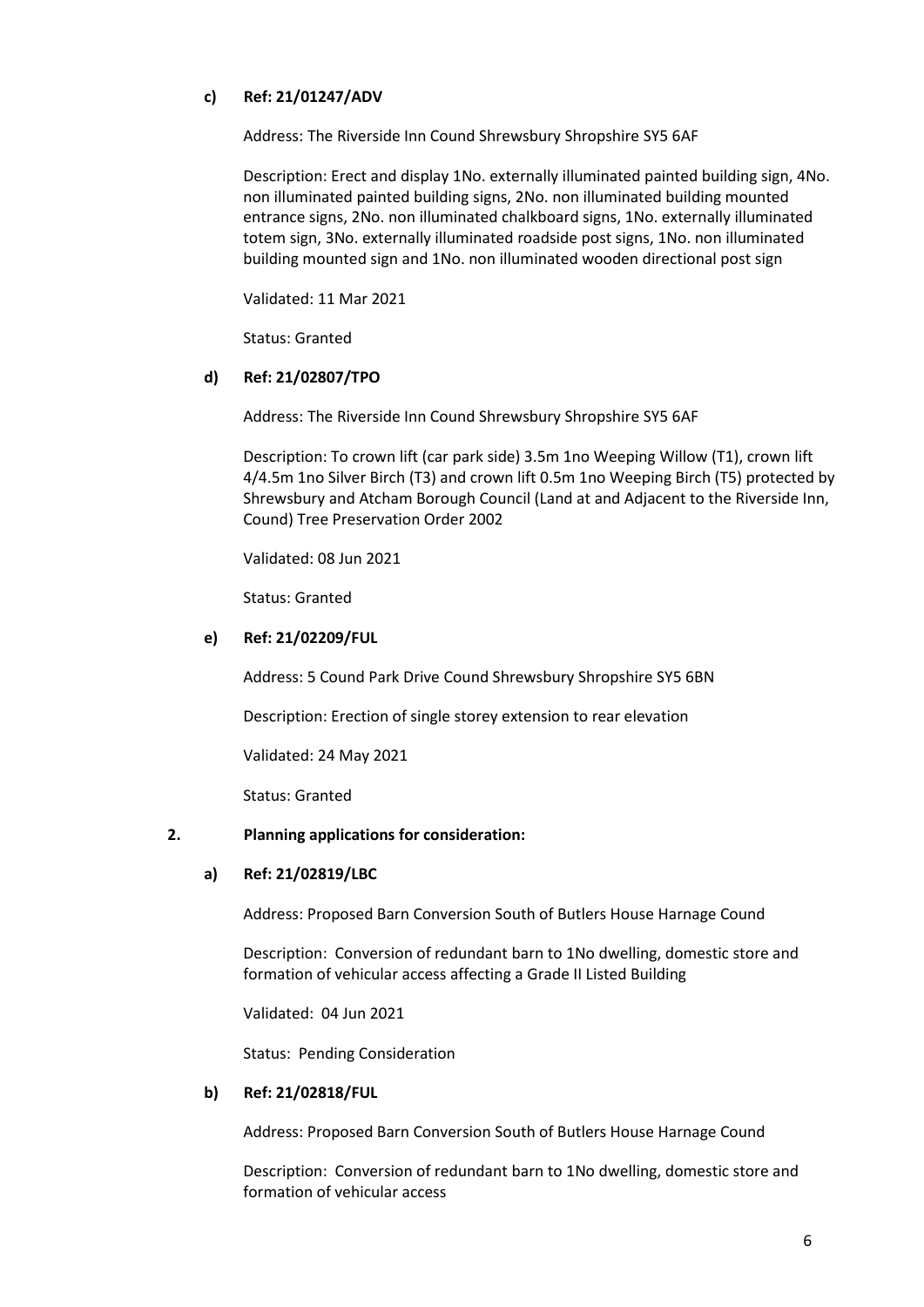Validated: 04 Jun 2021

Status: Pending Consideration

## **c) Ref: 21/02442/COU**

Address: 4 Cound Moor Shrewsbury Shropshire SY5 6BB

Description: Change of use of residential annexe to holiday let use

Validated: 17 Jun 2021

Status: Pending Consideration

## **d) Ref: 21/03059/FUL**

Address: Cound Arbour Bungalow Cound Shrewsbury Shropshire SY5 6AW

Description: Demolition and removal of existing single storey conservatory and erection of new slightly larger single storey sun room. Refurbishment and upgrading of external finishes to existing bungalow

Validated: 08 Jul 2021

#### **No objections nor comments were recorded on any of the above planning applications.**

#### **44.21 Correspondence**

• Previously received an email from Stuart Austin, Business Development Executive at Airband. He wanted to come along to a meeting to introduce himself. Due to a full agenda at the May meeting we had been unable to hear from him then, but he asked to be invited to the July meeting. Several unsuccessful attempts have been made to contact him. However, another generic email has been received from Clive Leworthy, Community Ambassador at Airband advising that "If your parish is in the first part of the rollout programme I will be in touch shortly to arrange a presentation to your Council."

## **45.21 Minor matters not included elsewhere on agenda and future agenda items**

- **The Queen's Platinum Jubilee** consider what the Parish Council might do to mark the occasion on 2 June 2022. Possibly a beacon as for the Queen's Diamond Jubilee in 2012?
- **Severn Valley Railway Trail**  a Facebook group with this name has been set up campaigning to bring back the old railway line between Shrewsbury and Ironbridge into a footpath, cycle path and bridleway. A movement is afoot being led by Sophie Northridge. Some councillors have been approached asking what the Parish Council feels about it so it should be discussed at next meeting.

**ACTION:** Clerk to put on September's agenda.

## • **Safe passage from Cound Cottage to Riverside Inn**

**ACTION:** Clerk to put on September's agenda.

• **The Heighways** – the wooden posts of the street name sign appear to be rotten, and it is in danger of falling over.